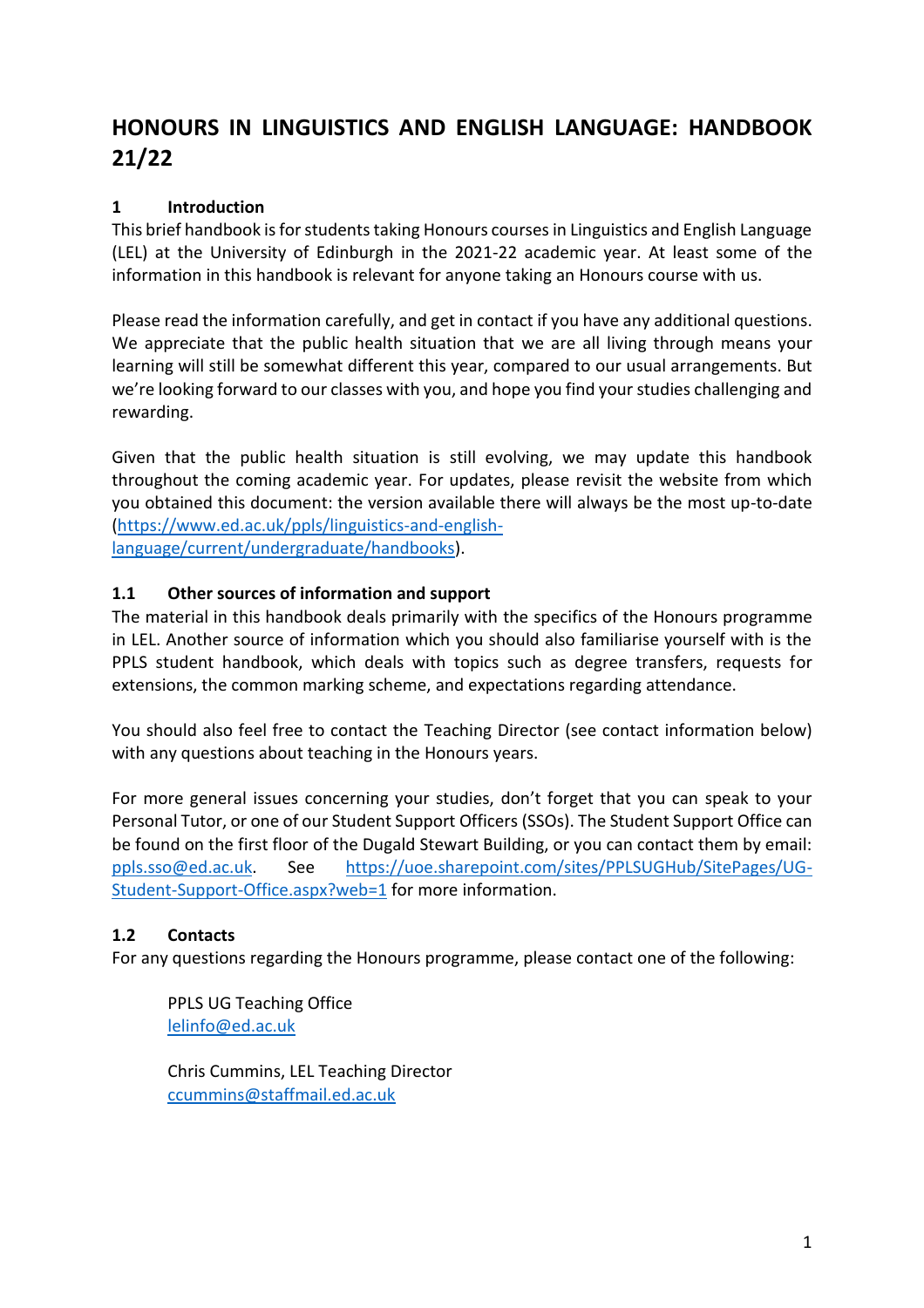### **2 Degree programmes and course credits**

Within the Department of Linguistics and English Language there are a number of Honours degree programmes: for example, Single Honours degrees in Linguistics, English Language, and Linguistics and English Language. In addition, we have a number of Combined Honours degrees involving Linguistics or English Language and another subject. Such degrees are always 'run' or 'owned' by the first-named subject area; e.g. 'Honours in French and Linguistics' is run by French (within a different school of the University, in this case Literatures, Languages and Cultures). Our Honours courses can also be taken by students visiting the University, if they have appropriate previous learning.

For those of you entering year 4 in 2021-22: please note you have a free choice of courses this year. In the past, there was a requirement that you take certain courses from particular core and option groups. This requirement has been suspended for your fourth and final year.

For those of you entering year 3 in 2021-22: like the 4<sup>th</sup> years, you have a free choice of courses this year. We will advise you later in the course of this academic year what the curriculum for your final year will be (which may or may not require you to take courses from particular core and option groups).

We do not distinguish between third and fourth year courses: any course can, in principle, be taken by third and fourth year students alike as long as you meet the required pre-requisites.

Visiting students should discuss their course choices with their Personal Tutor (to ensure that what they select is appropriate given what they have previously studied at their home university, for example). Further information is provided below.

All courses are weighted at 20 credits. Students take 120 credits in any one academic year (in fourth year, 40 of these 120 credits are taken up by your dissertation). The number of courses you take and their permitted combinations depends in part on the degree you are taking, and whether you are spending or have spent your third year abroad.

The information below is grouped into the following sections:

- SINGLE HONOURS DEGREES, for students taking a degree that involves only Linguistics and/or English Language courses.
- COMBINED HONOURS DEGREES, for students taking a degree that combines LEL with another subject. This section therefore includes information for students who spend their third year abroad as part of their degree (e.g. French and English Language, or Chinese and Linguistics, students).
- STUDENTS ON OPTIONAL ERASMUS OR INTERNATIONAL EXCHANGES ABROAD, for students who are (a) in year 3 and hoping to spend time abroad in semester two or (b) in year 4 and who have already been abroad.
- VISITING STUDENTS, for students who will graduate from another university but are spending a semester or a year studying at Edinburgh.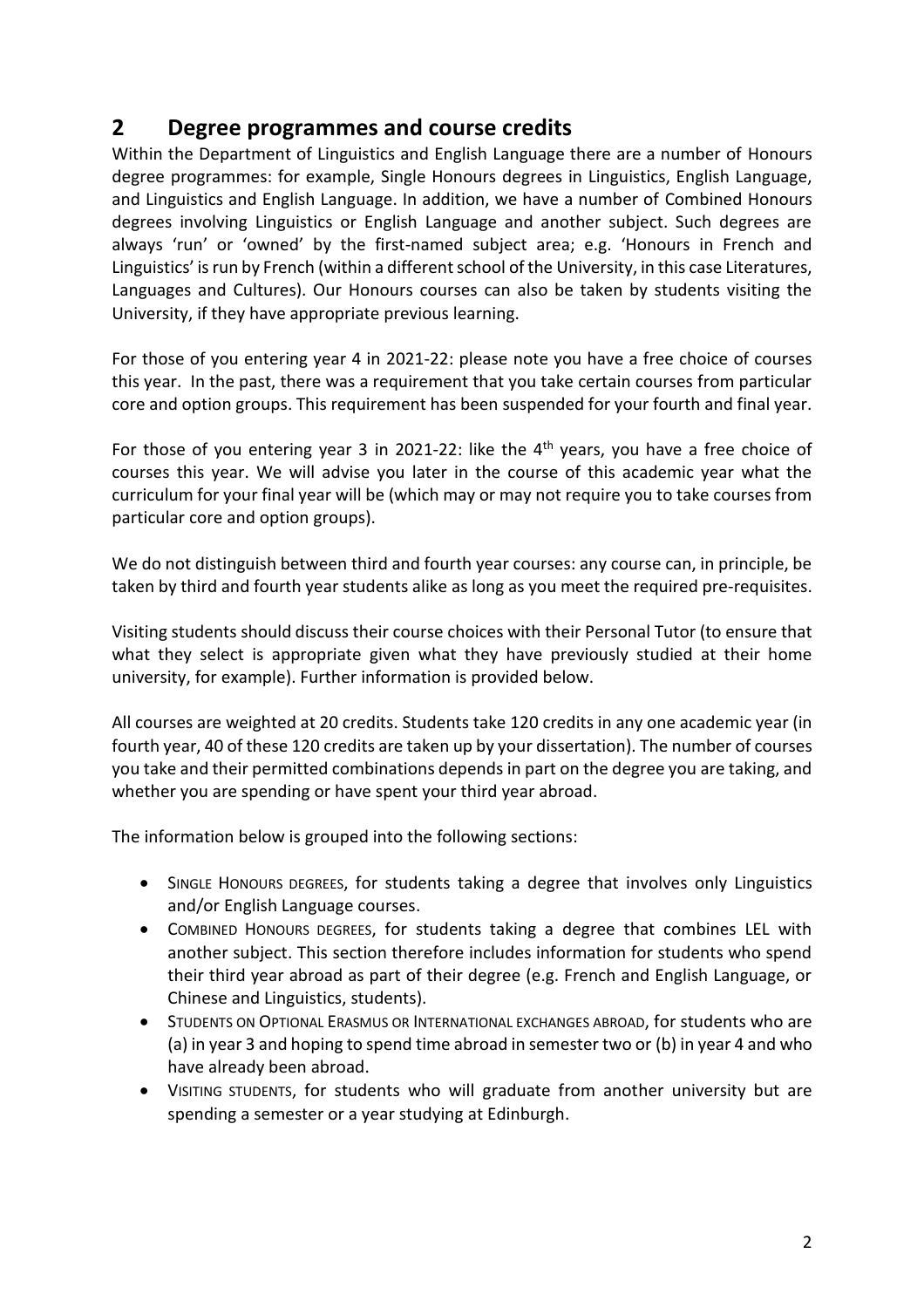#### **2.1 Single Honours degrees (i.e. MA in Linguistics, English Language, and Linguistics & English Language)**

Over the two Honours years, you take ten courses (six in year 3 and four in year 4) and write a Dissertation in year 4. You are free to take any courses this year (including up to two Guided Research seminars - note that individual seminars have a quota of 12 students).

#### **2.2 Combined Honours degrees**

#### **2.2.1 Students on a combined Honours Language + LEL degree**

#### Year 3 students on these degrees

Most students on a Language + LEL degree need to collect 40 Edinburgh credits' worth of Honours courses for the LEL side of their degree during Year 3. This will either be via Year Abroad Work (which will involve you taking courses at a university abroad, and which will require you to consider whether or not you want to write a dissertation in LEL in year 4) or a Third Year Project (in which case you will not be able to write a dissertation in LEL). Different degrees have slightly different regulations, and not all students have both of these options, so we set out some details here, but please check the DRPS entry for your degree for full information. If these regulations are unclear, check with the LEL International Convenor (Linda van Bergen) and the LEL Honours Convenor (Chris Cummins).

#### JAPANESE and LINGUISTICS; CHINESE and LINGUISTICS; RUSSIAN and LINGUISTICS or ENGLISH LANGUAGE

You will be registered for the 'Third-Year Project in Language Sciences' (LASC10059).

#### MODERN EUROPEAN LANGUAGES (other than Russian) and LINGUISTICS or ENGLISH LANGUAGE

- You will have three options:
	- I. Collect 40 credits' worth of work from taught courses (studied at a university abroad). You will be registered for 'Year Abroad Work for Degrees in Modern European Languages and Linguistics or English Language' (LASC10073). The mark for this course will be calculated as an average over the courses that you take in Linguistics/English Language at your host university during the year.
	- II. Collect 20 credits' worth of work from taught courses and register for the 'Dissertation Preparation Abroad' course (LASC10060) – this will allow you to write a dissertation for LEL during Year 4 of your degree and thus angle your degree slightly more towards LEL and slightly less towards the language that you are studying (if you study while abroad for only one semester, and take a job for the other semester, you will need to take this option). During your year abroad, you will be registered for 'Year Abroad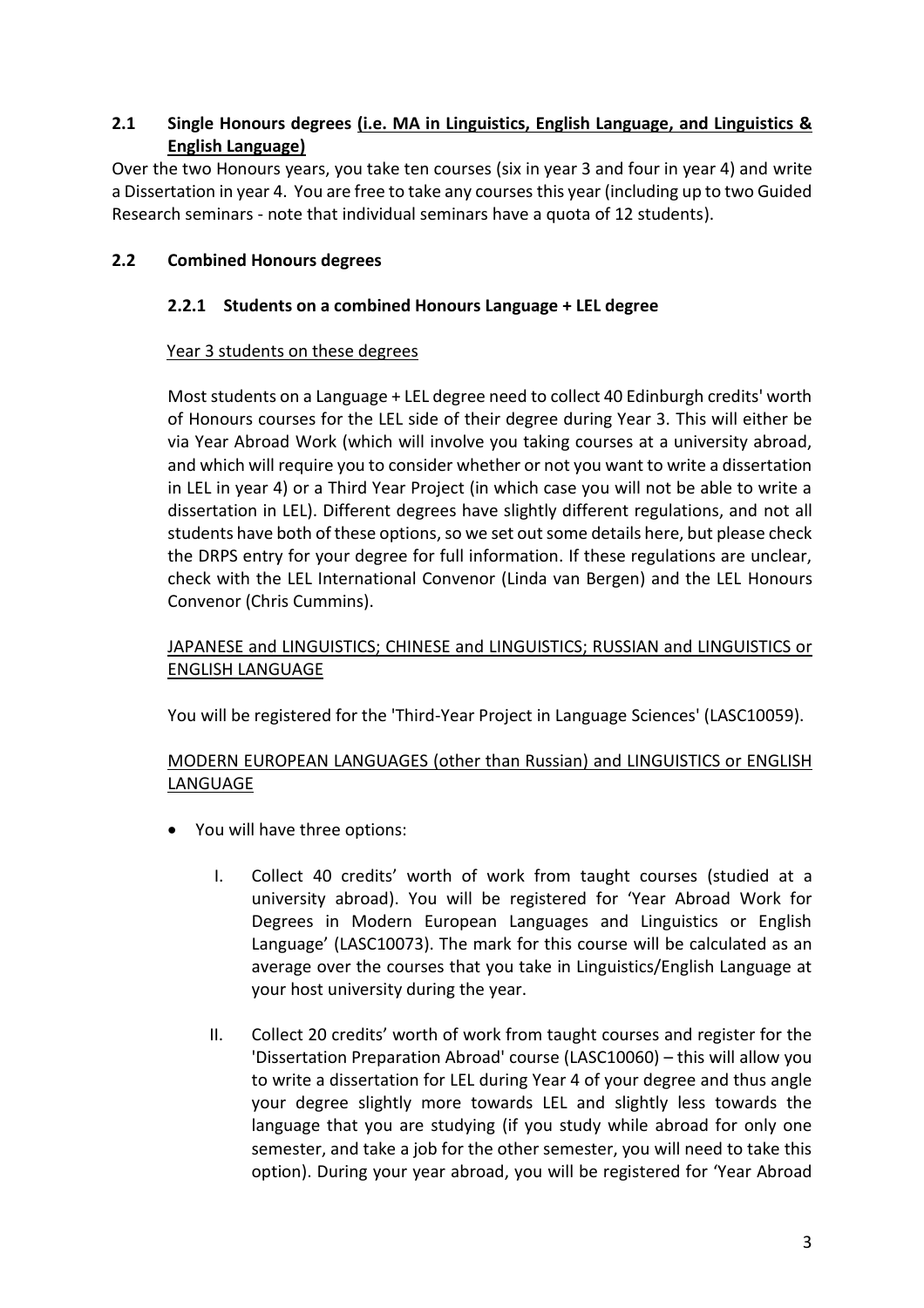Work for Degrees in Modern European Languages and Linguistics or English Language with dissertation' (LASC10099). The mark for this course will be calculated as an average over the courses that you take in Linguistics/English Language at your host university during the year. You will not start working on the dissertation until late in semester 2 of Year 3, and most of the work for the dissertation will be done during Year 4, once you have returned to Edinburgh.

III. If you take a job while abroad, and cannot study at a university, you will be registered for the 'Third-Year Project in Language Sciences' (LASC10059). You will not be able to write a dissertation in LEL.

#### Year 4 students on these degrees

#### JAPANESE and LINGUISTICS

You should choose between 3 and 5 LEL Honours courses, to provide between 60 and 100 credits' worth of LEL courses; these may be taken in either semester. In the year 2021-2022 (because you did not have the chance to write a Third-Year Project), you may take the LEL Dissertation as 40 of these credits.

#### CHINESE and LINGUISTICS

You should choose 3 LEL Honours courses, to provide 60 credits' worth of LEL courses; these may be taken in either semester. In the year 2021-2022 (because you did not have the chance to write a Third-Year Project), you may take the LEL Dissertation as 40 of these credits.

#### MODERN EUROPEAN LANGUAGES and LINGUISTICS or ENGLISH LANGUAGE

You should choose 3 LEL Honours courses, to provide 60 credits' worth of LEL courses; these may be taken in either semester; those students who took 'Dissertation Preparation Abroad' during Year 3, should also take 'Dissertation Completion following Study Abroad' and write a dissertation with LEL during Year 4.

#### **2.2.2 Other Combined Honours degrees involving Linguistics or English Language**

These degrees typically require that you take between 40 and 80 credits of LEL courses in year 3 and 40 credits of LEL courses in year 4. You are free to take any LEL courses this year (including up to two Guided Research seminars). The Dissertation is also written in year 4. Consult the relevant online regulations and your Personal Tutor for further details.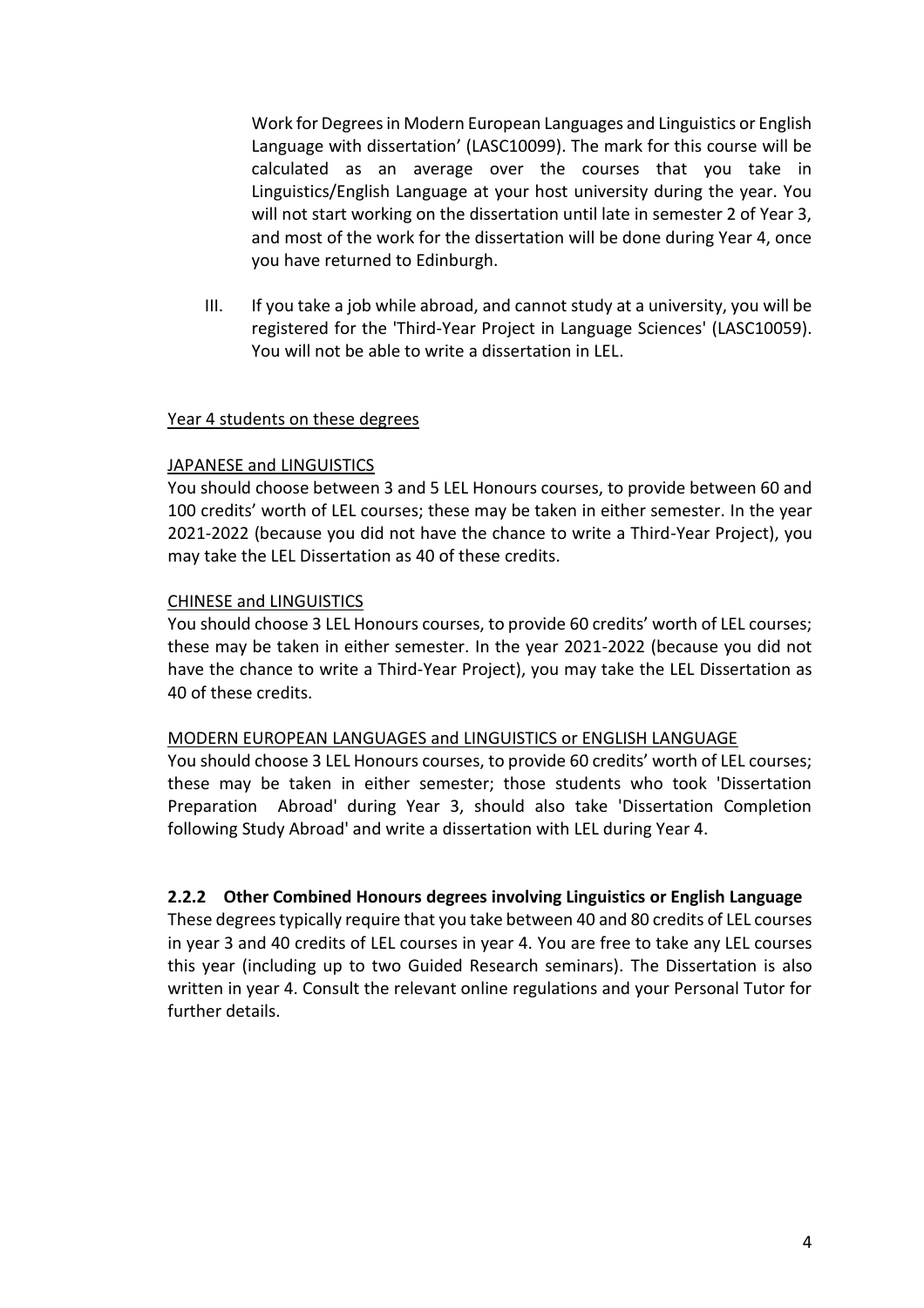#### **2.3 Students on optional Erasmus or International exchanges abroad**

#### Year 3 students intending to spend semester 2 abroad

During semester 1, you should take the appropriate number of LEL Honours courses (for example, 3 if you are a Single Honours LEL student). If you are able to go abroad during semester 2, you should take the equivalent of 60 Edinburgh-credits in suitable courses at the university that you visit (as agreed on a Learning Agreement with the LEL International Coordinator). If you are able to go abroad during semester 2, your degree will be classified on the basis of 180 credits (60 from semester 1 of Year 3 and 120 from Year 4).

#### Year 4 students returning from an optional Erasmus or International exchange

If you are studying a Single Honours LEL degree, you should choose 4 LEL Honours courses and the 'Dissertation in Language Sciences'. If you are studying a Combined Honours degree, combining Linguistics or English Language with another subject, you should choose 2 LEL Honours courses and you may choose to take the 'Dissertation in Language Sciences'. Given that there are no 'required' or 'core' courses this year, you can choose freely from the courses available, but you must make sure not to choose a course which repeats material that you studied while abroad. If you are uncertain about this, check with the LEL International Convenor (Linda van Bergen) and the LEL Teaching Director (Chris Cummins).

#### **2.4 Visiting students**

Visiting students should discuss course choice with your Personal Tutor and with your home university, and possibly with the Visiting Student Office, too. In principle, all LEL Honours courses are available to visiting students, but you should make sure that you have suitable background knowledge for each course that you take, and you must ensure that your home university is happy with your course choices. Make sure that you know what is expected of you for each course - expectations may be different to what you know from home. Make sure especially that you understand about what is expected in terms of assessed work (and how it needs to be submitted). If you don't know any of these things about a particular course, it is often best to ask the course organiser or course secretary. Visiting students are treated exactly like Edinburgh students on LEL Honours course and must submit the same pieces of assessment in the same way as Edinburgh students.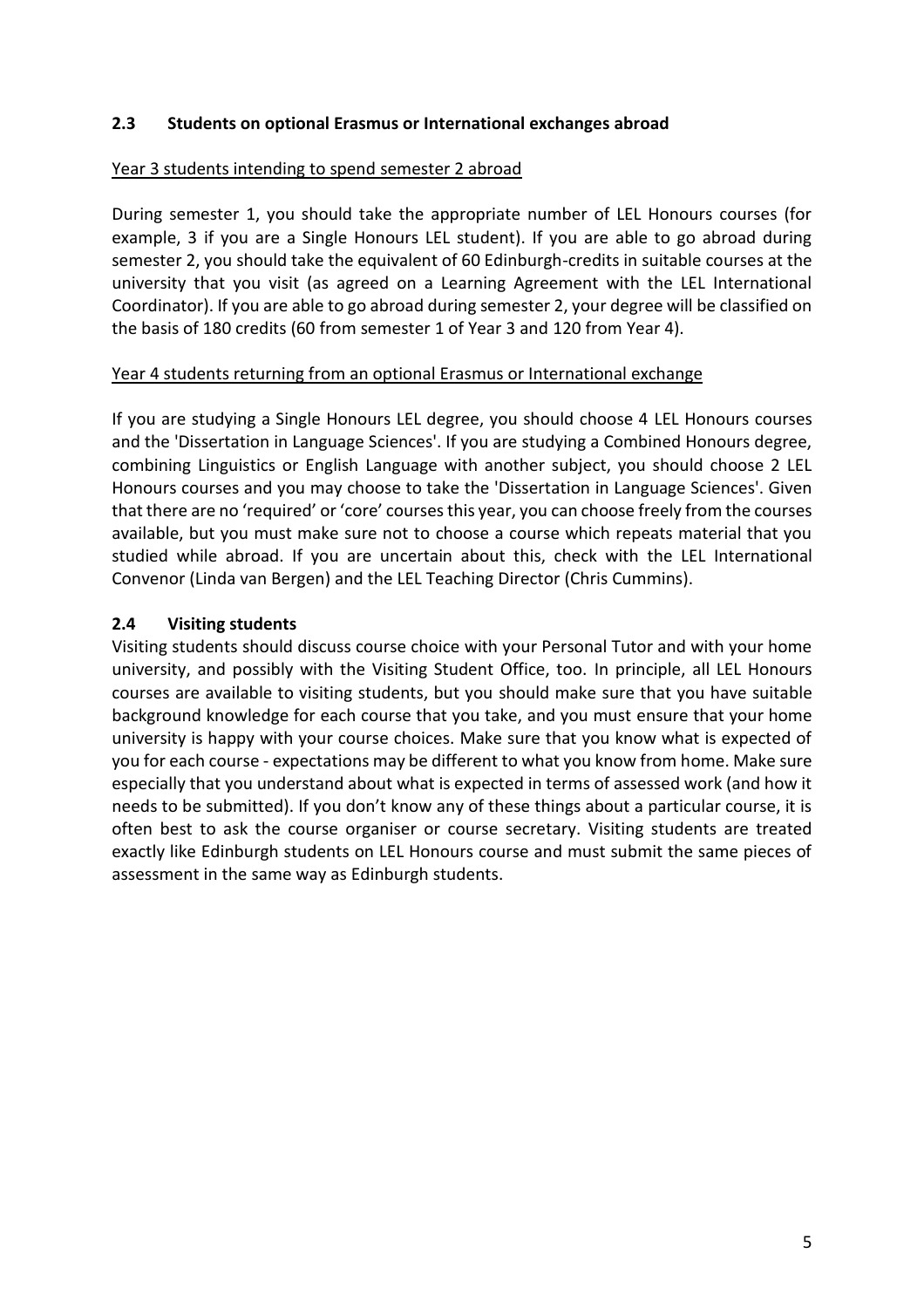## **3 Courses available in 2021-22**

The table below lists the courses offered at Honours level in Linguistics and English Language in the 2021-22 academic year.

The name in brackets after each course is the name of the Course Organiser. Typically this is the person who you should contact first if you have specific questions regarding teaching and learning issues associated with that course, including the type of assessment. The exception here is the Guided Research in LEL courses. Here, the first person you should contact is the seminar leader for GR seminar to which you have been assigned, though you are also welcome to contact the course organiser too.

| <b>Semester One courses</b>                                          | <b>Semester Two courses</b>                  |  |  |
|----------------------------------------------------------------------|----------------------------------------------|--|--|
|                                                                      |                                              |  |  |
| Computer Programming for Speech and Discourse Analysis (Zhao)        |                                              |  |  |
| Language Processing (Richmond)                                       | Guided Research in Linguistics and English   |  |  |
| Dialects of English in Britain and Ireland Language B/D (Van Bergen) |                                              |  |  |
| (Maguire)                                                            | Historical Linguistics (Los)                 |  |  |
| First<br>Language                                                    | Acquisition Language Variation and<br>Change |  |  |
| (Chondrogianni)                                                      | (Ramsammy)                                   |  |  |
| Guided Research in Linguistics and English Linguistic Fieldwork and  | Language                                     |  |  |
| Language A/C (Van Bergen)                                            | Description (Arnold)                         |  |  |
| Online Experiments for Language Phonological Theory (Molineaux)      |                                              |  |  |
| Scientists (Smith)                                                   | Scots and Scottish English (Maguire)         |  |  |
| Origins and Evolution of Language (Spike)                            | Second Language Acquisition (Sorace)         |  |  |
| Phonetics and Laboratory Phonology Simulating Language (Kirby)       |                                              |  |  |
| (Remijsen)                                                           | Speech Production and Perception (Turk)      |  |  |
| Pragmatics (Rohde)                                                   | Speech Synthesis (King)                      |  |  |
| Reading Old English (Van Bergen)                                     | Syntax: Theory and Practice (Sailor)         |  |  |
| Semantic Theory (Uegaki)                                             |                                              |  |  |
| Speech Processing (Lai)                                              |                                              |  |  |
| Statistics and Experimental<br>Design                                |                                              |  |  |
| (Cummins)                                                            |                                              |  |  |
|                                                                      |                                              |  |  |

It is the responsibility of the student to ensure that the correct number of Linguistics and/or English Language courses is taken in each of the Honours years and that the prerequisites for any course chosen are met. You should seek your Personal Tutor's or the Teaching Director's advice if you are not sure.

Students expecting to choose an experimental or survey-based topic for their Dissertation are strongly advised to take Statistics and Experimental Design.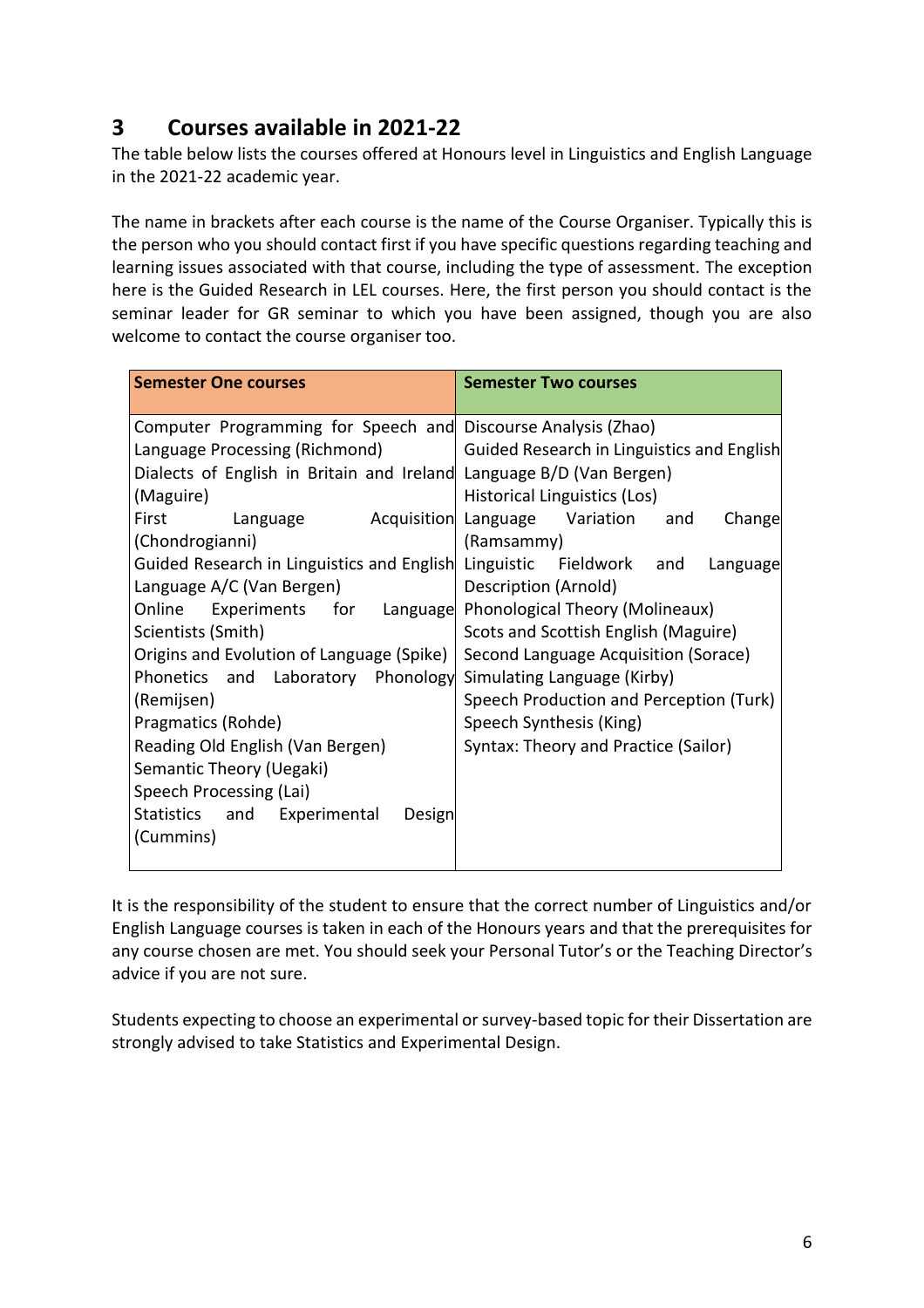#### **Guided Research in Linguistics and English Language (A/B/C/D)**

A description of the Guided Research seminars running in each semester is available via [https://www.ed.ac.uk/ppls/linguistics-and-english](https://www.ed.ac.uk/ppls/linguistics-and-english-language/current/undergraduate/handbooks)[language/current/undergraduate/handbooks.](https://www.ed.ac.uk/ppls/linguistics-and-english-language/current/undergraduate/handbooks) If you opt to take any of the Guided Research courses, you will asked to rank your preference for which seminars you want to take.

#### **Dissertation in Language Sciences**

All Single Honours students (as well as some students on Combined Honours degrees) write a 40-credit Dissertation of 7,000 - 10,000 words within Linguistics and English Language in their fourth year. Remember that students expecting to choose an experimental or surveybased topic for their Dissertation are strongly advised to take the Statistics and Experimental Design course.

Possible dissertation topics and supervisors, etc. are discussed in a meeting towards the end of your third year. You should contact prospective supervisors over the summer and your topic and supervisor must be finalised by 4th October 2021. Throughout the year, your individual supervision sessions will be complemented by a series of activities on research methods and other skills to help you while you do the research and writing for your dissertation, as well as a series of opportunities to discuss your progress with the dissertation convenor and with other students.

For your dissertation research, you are expected to follow the LEL ethics guidelines. The process you must follow will be explained to you in the research methods component of the dissertation course. Every dissertation project involving human subjects, or the use of any other pre-existing data which has ethical implications, will require ethical approval. If neither of these applies to your project you do not need to seek ethical approval.

#### *Key dates for 2020-21 dissertations*

| 4 Oct 2021 (12 noon)<br>4 Nov 2021 (12 noon)<br>6 Dec 2021 (12 noon) | Deadline to confirm dissertation topic and suggested supervisor<br>Deadline for ethics submission - through the PPLS ethics system<br>Deadline for first written submission: either a plan of the<br>dissertation or, if the dissertation involves an experiment,<br>experimental design - through the dissertation Learn site |
|----------------------------------------------------------------------|--------------------------------------------------------------------------------------------------------------------------------------------------------------------------------------------------------------------------------------------------------------------------------------------------------------------------------|
| 21 Jan 2022 (12 noon)                                                | Deadline for submission written submission: either a draft of a<br>literature review or another piece of writing as agreed with your<br>supervisor - through the dissertation Learn site.                                                                                                                                      |
| 30 Mar 2022 (12 noon)<br>27 April 2022 (all day)                     | Final deadline for submission of full dissertation through Learn<br>The Dissertation Conference 2022                                                                                                                                                                                                                           |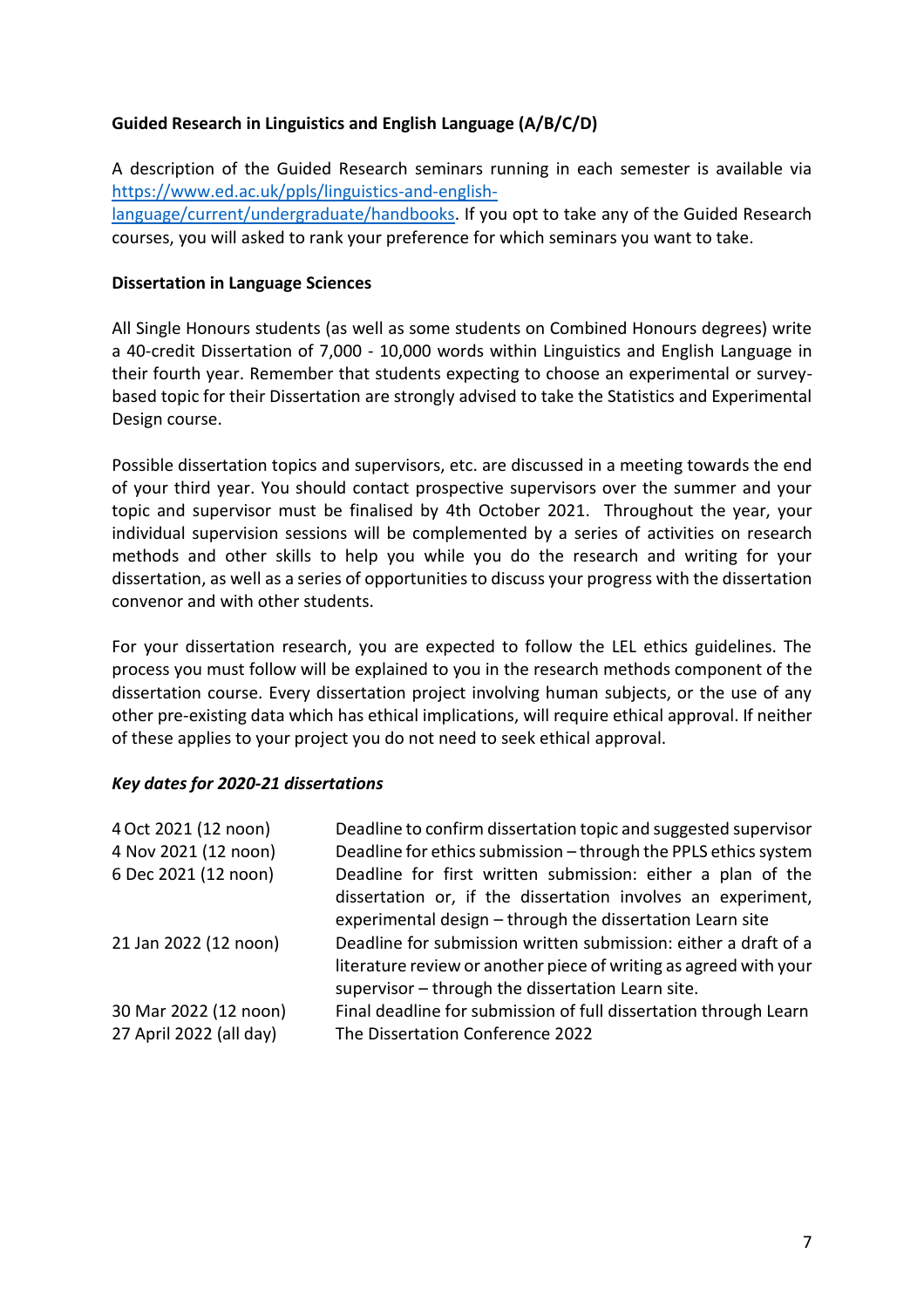#### **Assessment information for Honours courses**

Course names below link to full course information on DRPS (Degree Regulations and Programmes of Study, a central University website). All deadlines for assessment are at 12pm (midday/noon) UK time. We reserve the right to alter deadlines if necessary.

# **Semester 1 courses Course organiser [Computer Programming for Speech and Language](http://www.drps.ed.ac.uk/21-22/dpt/cxlasc10079.htm) Processing** [Dr Korin Richmond](https://www.ed.ac.uk/profile/korin-richmond) (LASC10079) Assignment 1 due 14<sup>th</sup> October 2021 Assignment 2 due 2<sup>nd</sup> November 2021 Assignment 3 due 7<sup>th</sup> December 2021 **Dialects [of English in Britain and Ireland](http://www.drps.ed.ac.uk/21-22/dpt/cxlasc10085.htm)** (LASC10085) Assignment 1 due Thursday 18th November 2021 Assignment 2 due Thursday 9<sup>th</sup> December 2021 [Dr Warren Maguire](https://www.ed.ac.uk/profile/warren-maguire) **[First Language Acquisition](http://www.drps.ed.ac.uk/21-22/dpt/cxlasc10029.htm) (LASC10029)** Assignment 1 (data analysis) due Thursday 4<sup>th</sup> November 2021 Assignment 2 due Thursday 16<sup>th</sup> December 2021 [Dr Vicky Chondrogianni](https://www.ed.ac.uk/profile/vicky-chondrogianni) **Guided [Research in Linguistics and English Language A](http://www.drps.ed.ac.uk/21-22/dpt/cxlasc10116.htm)** [Dr Linda Van Bergen](https://www.ed.ac.uk/profile/linda-van-bergen) [\(LASC10111\)](http://www.drps.ed.ac.uk/21-22/dpt/cxlasc10116.htm) – Year 3 **[Guided Research in Linguistics and English Language C](http://www.drps.ed.ac.uk/21-22/dpt/cxlasc10116.htm)**  [\(LASC10116\)](http://www.drps.ed.ac.uk/21-22/dpt/cxlasc10116.htm) - Year 4 Annotated bibliography or short practical assignment due Thursday 11th November 2021 Essay or assignment due Wednesday 15<sup>th</sup> December 2021 **[Online Experiments for Language Scientists](http://www.drps.ed.ac.uk/21-22/dpt/cxlasc10115.htm)** (LASC10115) [Prof Kenny Smith](https://www.ed.ac.uk/profile/kenny-smith)

Annotated bibliography due Thursday 11th November 2021 Project due Thursday 9th December 2021

**[Origins and Evolution of Language](http://www.drps.ed.ac.uk/21-22/dpt/cxlasc10031.htm)** (LASC10031)

[Dr Matt Spike](https://www.ed.ac.uk/profile/matthewspike)

Assignment 1 due 25th November 2021 Assignment 2 due Thursday 20<sup>th</sup> January 2021, 12 noon (UK time)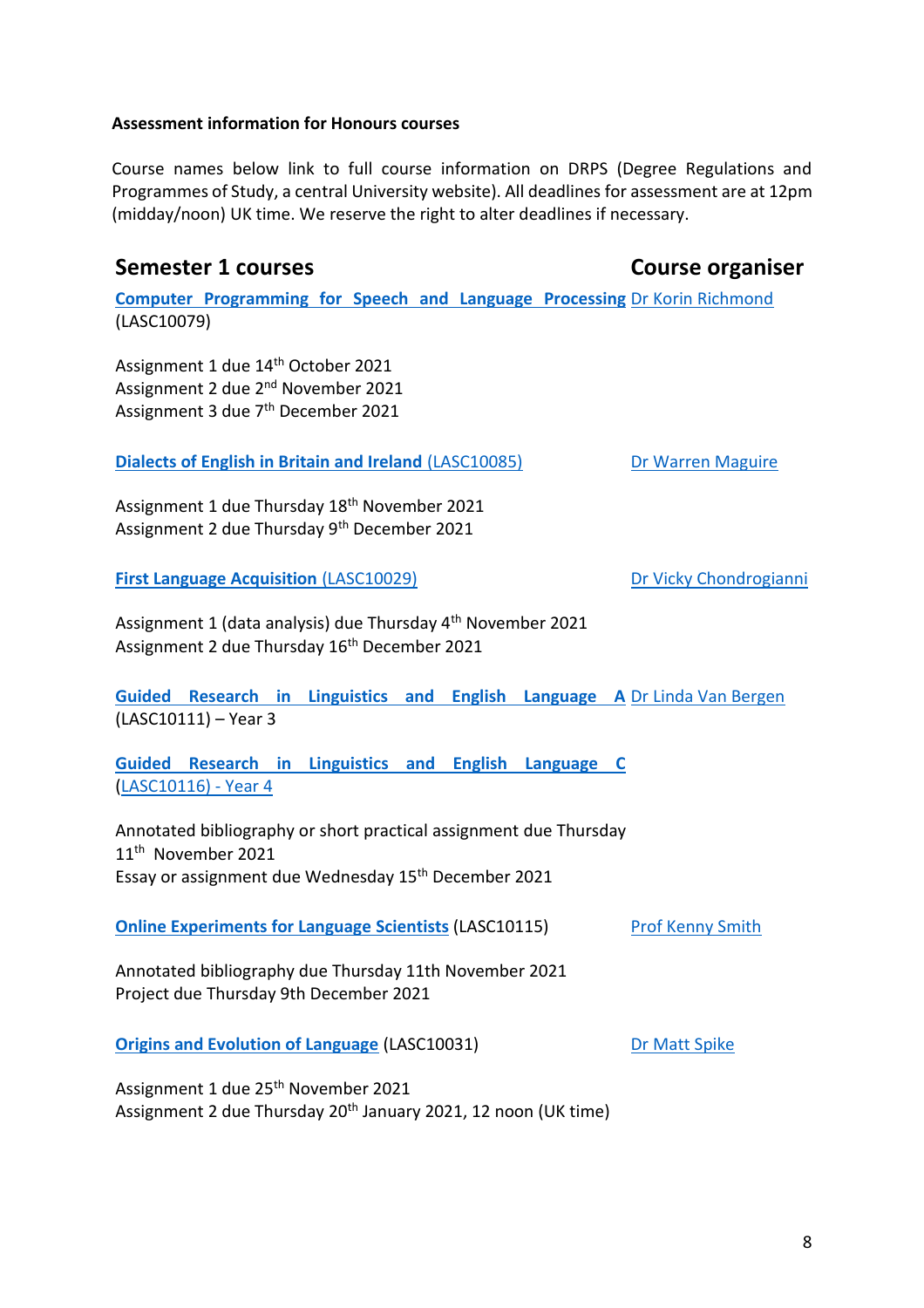[Dr Christopher Cummins](https://www.ed.ac.uk/profile/chris-cummins)

# 9

#### **[Phonetics and Laboratory Phonology](http://www.drps.ed.ac.uk/21-22/dpt/cxlasc10090.htm)** (LASC10090)

Weekly reading reports due weekly on Thursday weeks 1,3,5,6,7 and 9 Lab Reports due weekly on Thursday weeks 2, 4 and 8 Project due Thursday 2nd December 2021

#### **Pragmatics** [\(LASC10067\)](http://www.drps.ed.ac.uk/21-22/dpt/cxlasc10067.htm)

Homework 1 due Thursday 21<sup>st</sup> October 2021 Homework 2 due Thursday 11<sup>th</sup> November 2021 Final Assignment due Thursday 9th December 2021

#### **[Reading Old English](http://www.drps.ed.ac.uk/21-22/dpt/cxlasc10049.htm)** (LASC10049)

Assignment 1 due Tuesday 23rd November 2021 Assignment 2 due Monday 13th December 2021 Course exercises (Learn tests) due 5pm Monday weeks 4, 5 and 6 Group exercise due Wednesday 3rd November 2021

#### **[Semantic Theory](http://www.drps.ed.ac.uk/21-22/dpt/cxlasc10110.htm) (LASC10110)**

Assignment 1 due Thursday 28 th October 2021 Assignment 2 due Thursday 9th December 2021

#### **[Speech Processing](http://www.drps.ed.ac.uk/21-22/dpt/cxlasc10061.htm)** (LASC10061)

Assessment 1 (Report) due Tuesday 9th November 2021 Assessment 2 (Report) due Monday 13th December 2021 Class test due Friday 17th December 2021 (to complete in 24 hour period)

#### **[Statistics and Experimental Design](http://www.drps.ed.ac.uk/21-22/dpt/cxlasc10033.htm)** (LASC10033)

Assignment 1 (group project/interview) due Thursday 11 November 2021 Assignment 2 (individual assessment) due Thursday 9 December 2021

[Dr Wataru Uegaki](https://www.ed.ac.uk/profile/wataru-uegaki)

[Dr Catherine Lai](https://www.ed.ac.uk/profile/catherine-lai)

[Dr Hannah Rohde](https://www.ed.ac.uk/profile/hannah-rohde)

[Dr Linda Van Bergen](https://www.ed.ac.uk/profile/linda-van-bergen)

[Dr Bert Remijsen](https://www.ed.ac.uk/profile/bert-remijsen)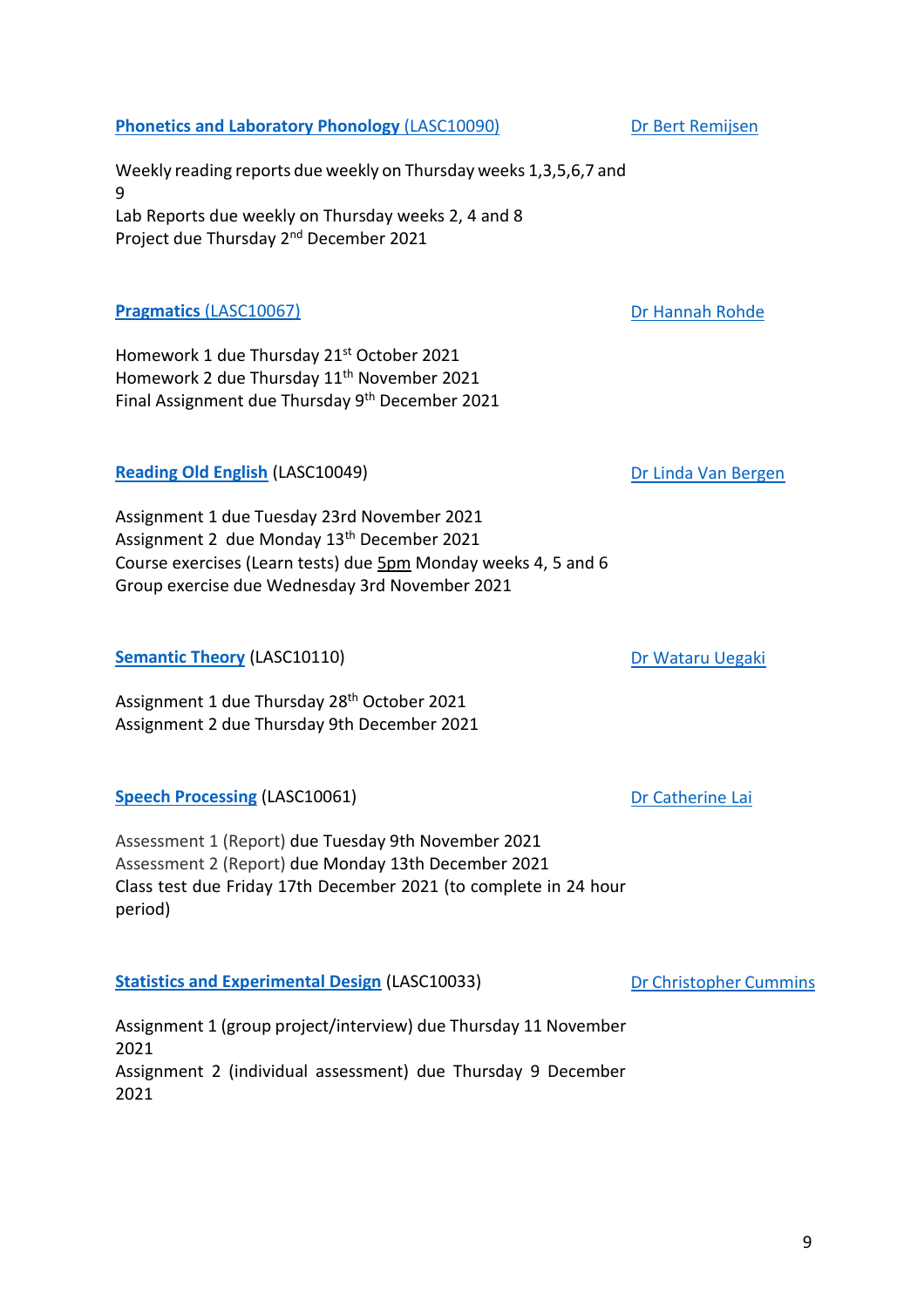#### **Semester 2 courses Course organiser**

#### **[Discourse Analysis](http://www.drps.ed.ac.uk/21-22/dpt/cxlasc10114.htm) (LASC10114)**

Data Analysis due Wednesday 2 March 2022, 12 noon (UK time) Project due Wednesday 27 April 2022, 12 noon (UK time)

**Guided Research in Linguistics and English Langua** [\(LASC10112\)](http://www.drps.ed.ac.uk/21-22/dpt/cxlasc10112.htm) – Year 3 **Guided Research in Linguistics and English Langua** [\(LASC10117\)](http://www.drps.ed.ac.uk/21-22/dpt/cxlasc10117.htm) – Year 4 [Dr Linda Van Bergen](https://www.ed.ac.uk/profile/linda-van-bergen)

Annotated bibliography or short practical assignment due Tuesday 22 March 2022, 12 noon (UK time) Essay or assignment due Thursday 28 April 2022, 12 noon (UK time)

**[Historical Linguistics](http://www.drps.ed.ac.uk/21-22/dpt/cxlasc10021.htm)** (LASC10021)

Assignment 1 (Learn test) due Thursday 24 February 2022, 12 noon (UK time) Assignment 2 due Thursday 21 April 2022, 12 noon (UK time) Course exercises – due weekly throughout course

**[Language Variation and Change](http://www.drps.ed.ac.uk/21-22/dpt/cxlasc10102.htm)** (LASC10102)

[Dr Michael Ramsammy](https://www.ed.ac.uk/profile/michael-ramsammy)

[Dr Ben](https://www.ed.ac.uk/profile/bert-remijsen) Molineaux Ress

[Dr Warren Maguire](https://www.ed.ac.uk/profile/warren-maguire)

[Professor Bettelou Los](https://www.ed.ac.uk/profile/bettelou-los)

Assignment 1 due Thursday 3 March 2022, 12 noon (UK time) Assignment 2 due Tuesday 26 April 2022, 12 noon (UK time)

**[Linguistic Fieldwork and Language Description](http://www.drps.ed.ac.uk/21-22/dpt/cxlasc10050.htm)** (LASC10050) [Dr Laura Arnold](https://www.ed.ac.uk/profile/laura-m-arnold)

Participation in elicitation sessions due in-class throughout course Assignment 1 due Thursday 24 February 2022, 12 noon (UK time) Assignment 2 due Wednesday 27 April 2022, 12 noon (UK time)

**[Phonological Theory](http://www.drps.ed.ac.uk/21-22/dpt/cxlasc10088.htm)** (LASC10088)

Assignment 1 due Monday 28 February 2022, 12 noon (UK time) Assignment 2 due Monday 25 April 2022, 12 noon (UK time) Learn questions – due weekly

**[Scots and Scottish English](http://www.drps.ed.ac.uk/21-22/dpt/cxlasc10072.htm)** (LASC10072)

Assignment 1 due Thursday 24 April 2022, 12 noon (UK time) Assignment 2 due Thursday 28 April 2022, 12 noon (UK time)

|      | ge B Dr Linda Van Bergen |
|------|--------------------------|
| ge D |                          |

[Dr Sumin Zhao](https://www.ed.ac.uk/profile/sumin-zhao)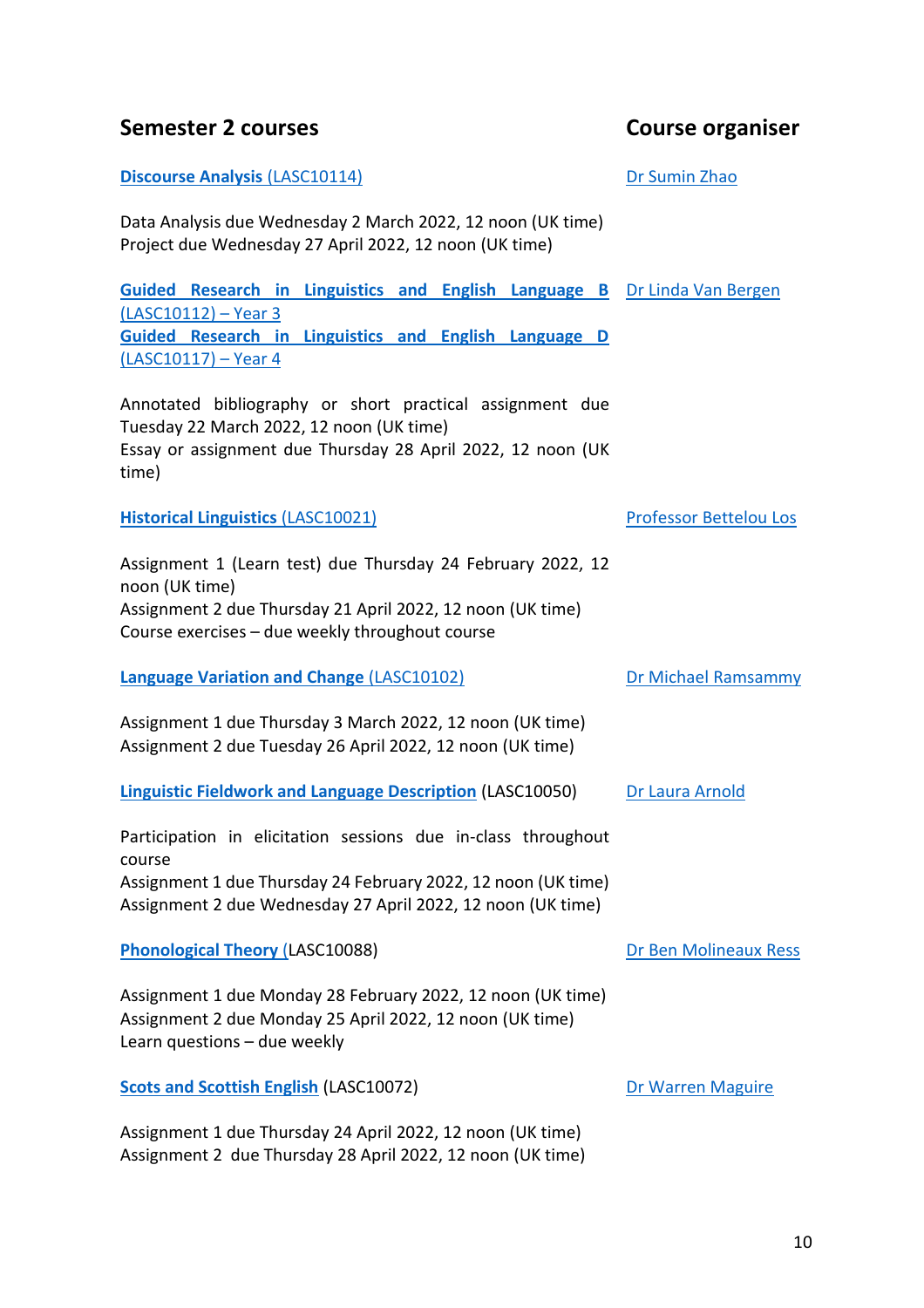11

# **[Simulating Language](http://www.drps.ed.ac.uk/20-21/dpt/cxlasc10018.htm)** (LASC10018) Assignment 1 due Thursday 10 March 2022, 12 noon (UK time) Assignment 2 due Thursday 7 April 2022, 12 noon (UK time) [Professor Simon Kirby](https://www.ed.ac.uk/profile/simon-kirby)

**[Speech Production and Perception](https://www.ed.ac.uk/profile/alice-turk)** (LASC10104)

Reading Reports due weekly in-class Assignment 1 due Thursday 3 March 2022, 12 noon (UK time) Assignment 2 due Thursday 14 April 2022, 12 noon (UK time) Final assignment (time-limited test) provisionally due Thursday 5 May 2022, 12 noon (UK time)

**[Speech Synthesis](http://www.drps.ed.ac.uk/21-22/dpt/cxlasc10062.htm)** (LASC10062)

Assignment 1 due Thursday 14 April 2022, 12 noon (UK time) Assignment 2 (time-limited test) due Friday 20 May 2022, 12 noon (UK time)

#### **[Syntax: Theory and Practice](http://www.drps.ed.ac.uk/21-22/dpt/cxlasc10084.htm)** (LASC10084)

Homework assignments due weekly each Tuesday, 12 noon (UK time) Assignment 1 due Wednesday 23 March 2022, 12 noon (UK time) Assignment 2 due Wednesday 27 April 2022, 12 noon (UK time)

#### **Labs**

If you are taking courses with labs or tutorials, you will be automatically allocated a place in a tutorial/lab group by the end of Week 1 of the relevant semester. Some allocations may take place in Welcome Week for semester 1 courses.

### **Moderation of marking**

Each assessment or exam is subject to a moderation process, involving a second member of the academic staff. This is designed to ensure that the marks are fair and consistent and that they conform to the University's Common Marking Scheme. Occasionally, systematic issues arise in which the marks for an assessment fail to conform to the Common Marking Scheme. In such a case, the examiner and moderator will review the evidence and recommend appropriate action such as rescaling the marks or re-marking. The Board of Examiners and the

[Dr Craig Sailor](https://www.ed.ac.uk/profile/craig-sailor)

[Dr Simon King](https://www.ed.ac.uk/profile/simon-king)

[Prof Alice Turk](https://www.ed.ac.uk/profile/alice-turk)

[Prof Antonella Sorace](https://www.ed.ac.uk/profile/antonella-sorace)

**[Second Language Acquisition](http://www.drps.ed.ac.uk/21-22/dpt/cxlasc10030.htm)** (LASC10030)

Assignment 1 due Thursday 10 March 2022, 12 noon (UK time) Assignment 2 due Thursday 28 April 2022, 12 noon (UK time)